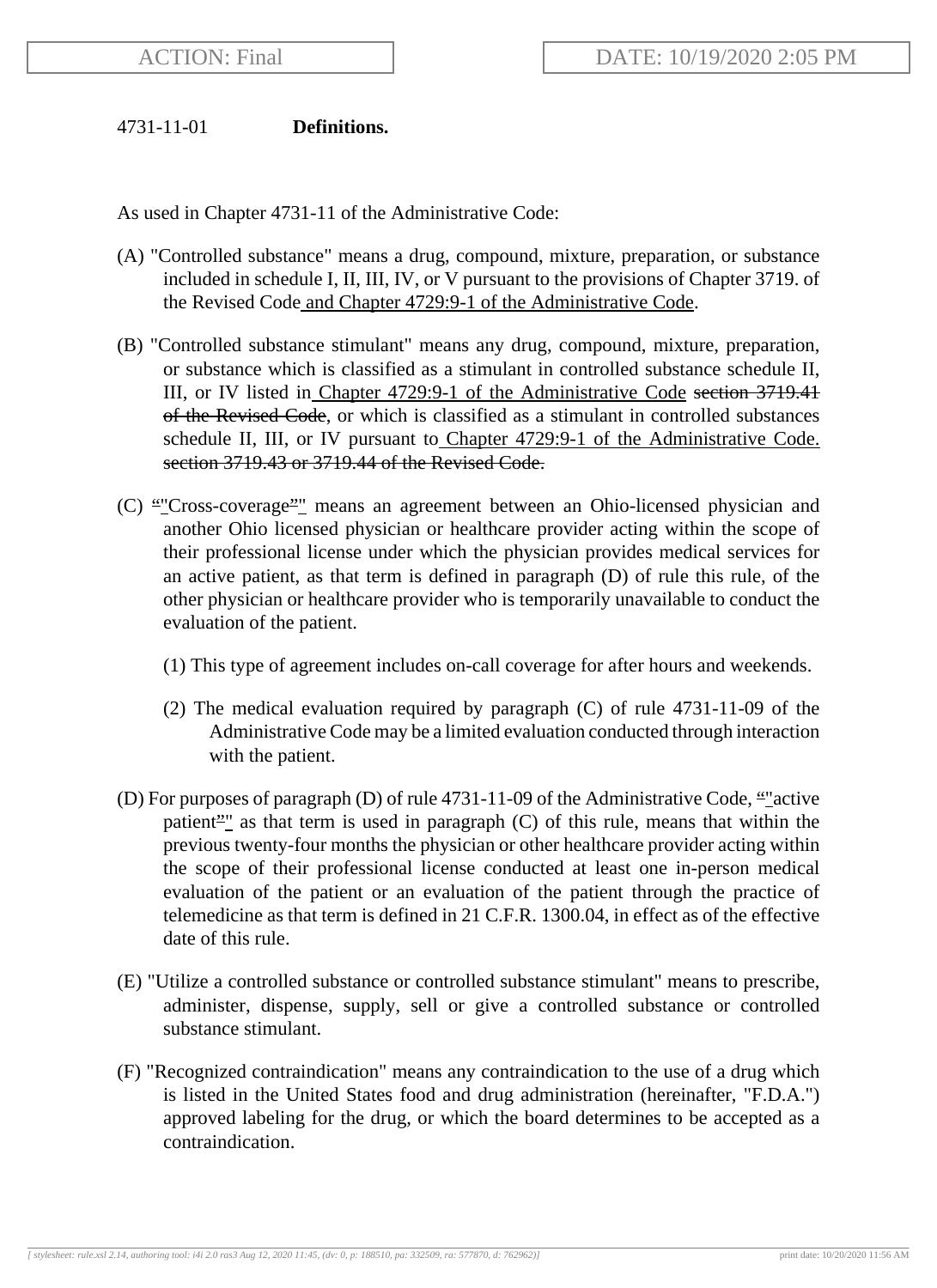#### 4731-11-01 2

- (G) "The board" means the state medical board of Ohio.
- (H) "BMI" means body mass index, calculated as a person's weight in kilograms divided by height in meters squared.
- (I) "Physician" means an individual holding a certificate under Chapter 4731. of the Revised Code to practice medicine and surgery, osteopathic medicine and surgery, or podiatric medicine and surgery and practicing within his or her scope of practice as defined by section 4731.51 of the Revised Code.
- (J) "Board certified addictionologist or addiction psychiatrist"" means a medical doctor or doctor of osteopathic medicine and surgery who holds one of the following certifications:
	- (1) Subspecialty board certification in addiction psychiatry from the american board of psychiatry and neurology;
	- (2) Board certification in addiction medicine from the american board of addiction medicine;
	- (3) Certification from the American society of addiction medicine;
	- (4) Subspecialty certification in addiction medicine from the American board of preventive medicine; or
	- (5) Board certification with additional qualification in addiction medicine from the American osteopathic association.
- $(K)$  ""Office based opioid treatment"", or ""OBOT"", means treatment of opioid addiction utilizing a schedule III, IV or V controlled substance narcotic.
- $(L)$  ""Acute pain"" means pain that normally fades with healing, is related to tissue damage, significantly alters a patient's typical function and is expected to be time limited and not more than six weeks in duration.
- $(M)$  ""Minor"" has the same meaning as in section 3719.061 of the Revised Code.
- (N) ""Morphine equivalent daily dose (MED)"" means a conversion of various opioid analgesics to a morphine equivalent dose by the use of accepted conversion tables provided by the state of Ohio board of pharmacy at: https://www.ohiopmp.gov/ (effective 2017).
- (O) ""Extended-release or long-acting opioid analgesic"" means an opioid analgesic that: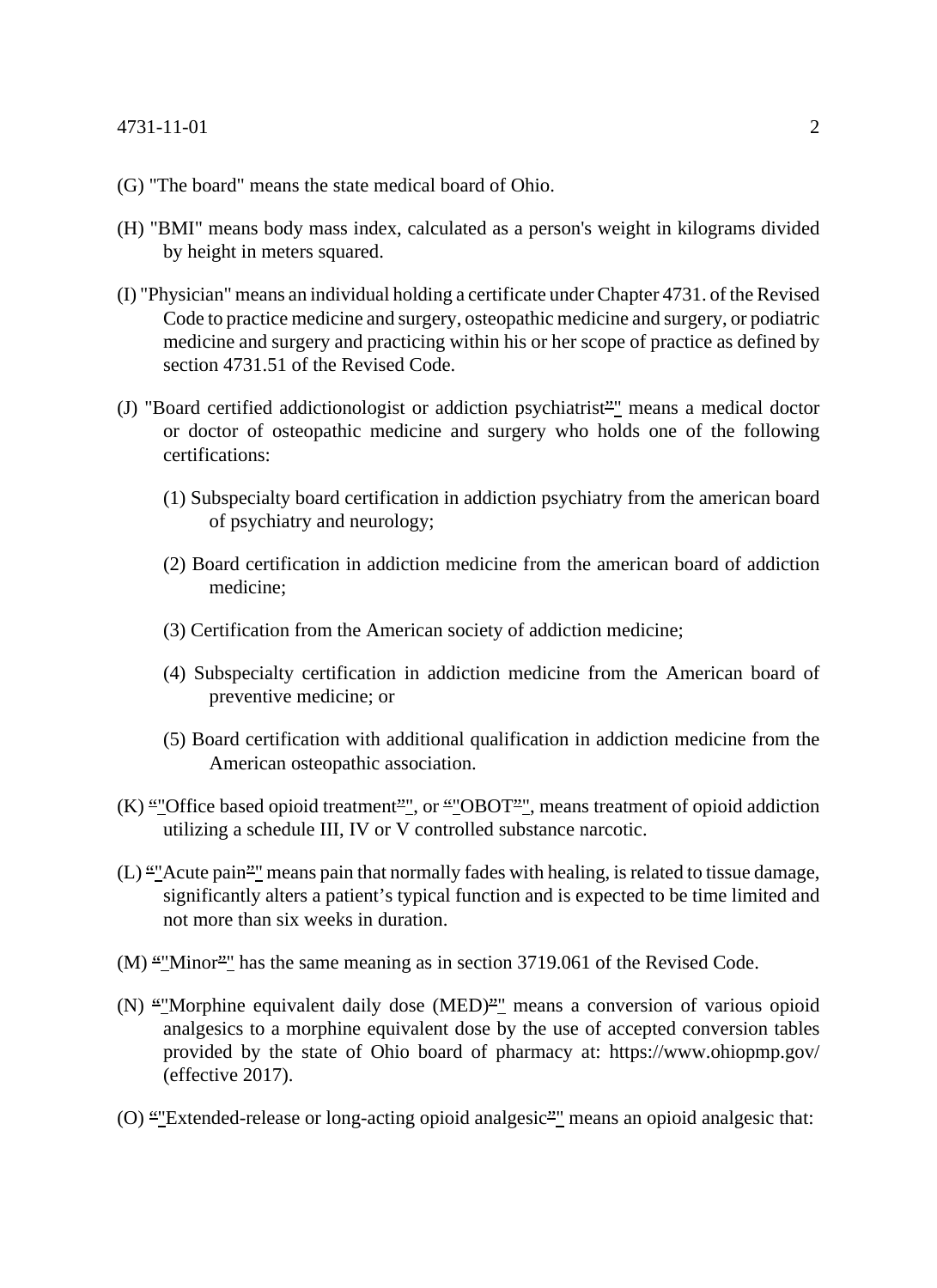- (1) Has United States food and drug administration approved labeling indicating that it is an extended-release or controlled release formulation;
- (2) Is administered via a transdermal route; or
- (3) Contains methadone.
- (P) ""Opioid analgesic"" has the same meaning as in section 3719.01 of the Revised Code and means a controlled substance that has analgesic pharmacologic activity at the opioid receptors of the central nervous system, including but not limited to the following drugs and their varying salt forms or chemical congeners: buprenorphine, butorphanol, codeine (including acetaminophen and other combination products), dihydrocodeine, fentanyl, hydrocodone (including acetaminophen combination products), hydromorphone, meperidine, methadone, morphine sulfate, oxycodone (including acetaminophen, aspirin, and other combination products), oxymorphone, tapentadol, and tramadol.
- $(Q)$  "Thospice care program" has the same meaning as in section 3712.01 of the Revised Code.
- $(R)$  ""Palliative care"" has the same meaning as in section 3712.01 of the Revised Code.
- $(S)$  "Terminal condition"" has the same meaning as in section 2133.01 of the Revised Code means an irreversible, incurable, and untreatable condition caused by disease, illness, or injury from which, to a reasonable degree of medical certainty as determined in accordance with reasonable medical standards by a physician who has examined the patient, both of the following apply:.
	- (1) There can be no recovery.
	- (2) Death is likely to occur within a relatively short time if life-sustaining treatment is not administered.
- (T) ""Medication therapy management"" has the same meaning as in rule  $4729:5-12-01$  of the Administrative Code.
- (U) ""Subacute pain"" means pain that has persisted after reasonable medical efforts have been made to relieve it and continues either episodically or continuously for more than six weeks but less than twelve weeks following initial onset of pain. It may be the result of underlying medical disease or condition, injury, medical or surgical treatment, inflammation, or unknown cause.
- (V) "Chronic pain"" means pain that has persisted after reasonable medical efforts have been made to relieve it and continues either episodically or continuously for twelve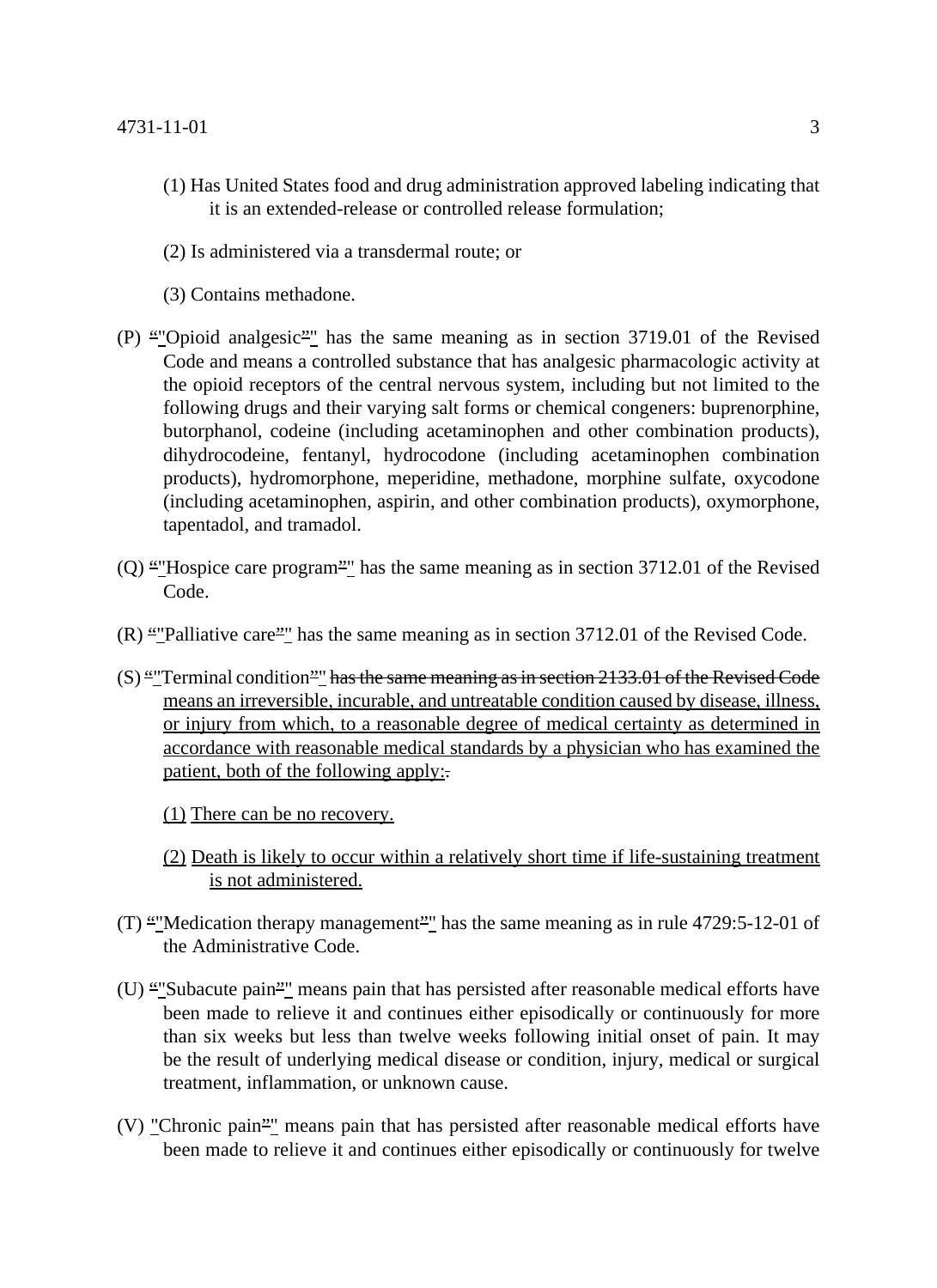or more weeks following initial onset of pain. It may be the result of an underlying medical disease or condition, injury, medical treatment, inflammation, or unknown cause. "Chronic pain" does not include pain associated with a terminal condition or with a progressive disease that, in the normal course of progression, may reasonably be expected to result in a terminal condition.

- (W) "Board certification in hospice and palliative care" means either of the following:
	- (1) Subspecialty certification in hospice and palliative medicine granted by a certification board that is a member of the American board of medical specialties.
	- (2) Certification of added qualification in hospice and palliative medicine by the American osteopathic association bureau of medical specialties.
- (X) "Board certification in hematology" means specialty or subspecialty certification in hematology or a related hematology specialty or subspecialty by a certification board that is a member of the American board of medical specialties or by the American ostepathic association bureau of medical specialties.
- (Y) "Board certification in oncology" means specialty or subspecialty certification in oncology or a related oncology specialty or subspecialty by a certification board that is a member of the American board of medical specialties or American osteopathic association bureau of medical specialties.
- (Z) "Board certification in pain medicine" means any of the following:
	- (1) Current subspecialty certification in pain medicine by a member board of the American board of medical specialties, or current certificate of added qualification in pain medicine by the American osteopathic association bureau of osteopathic specialists;
	- (2) Current board certification by the American board of pain medicine; or
	- (3) Current board certification by the American board of interventional pain physicians.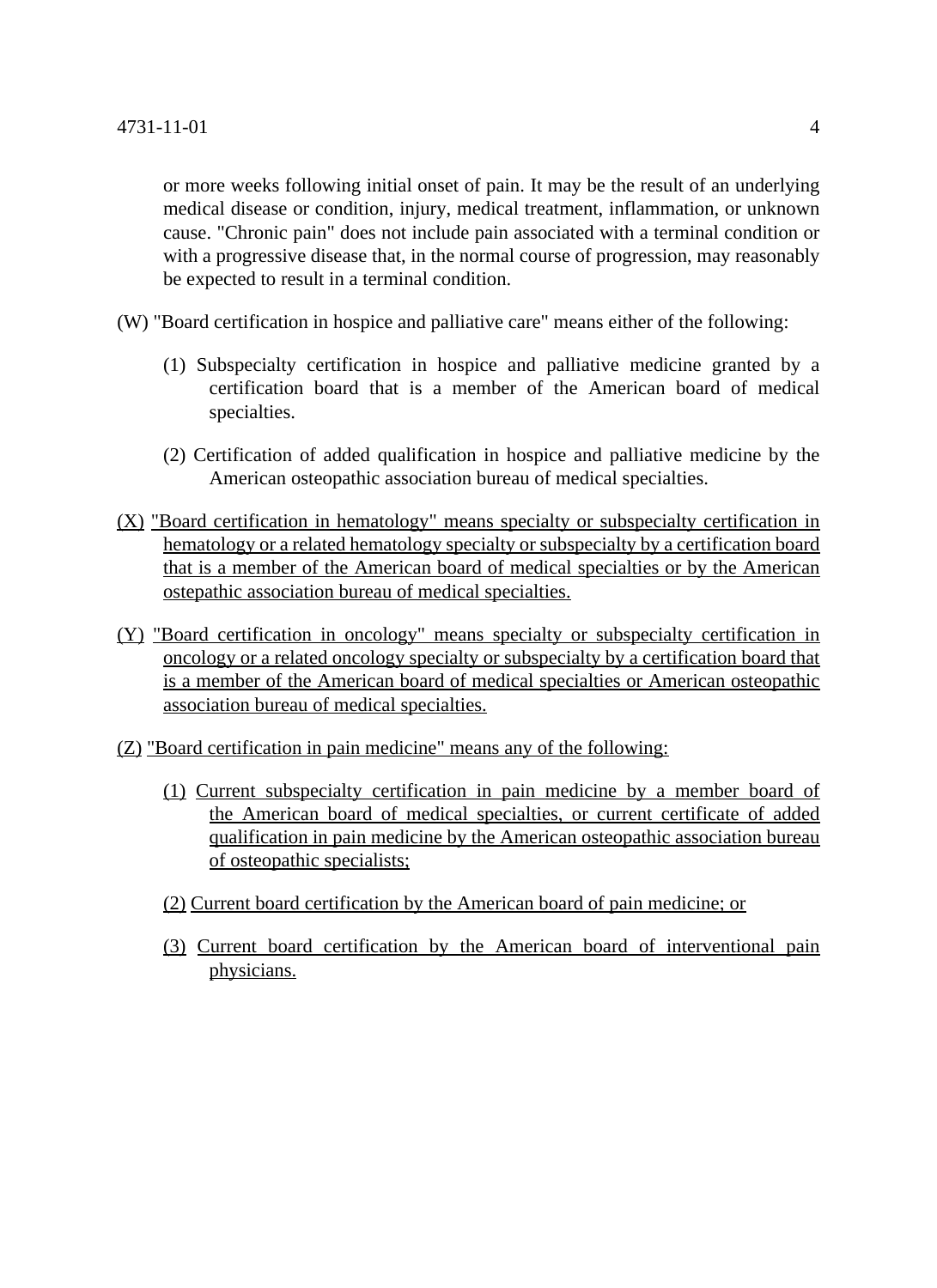Effective: 10/31/2020

Five Year Review (FYR) Dates: 6/19/2020 and 10/31/2025

# CERTIFIED ELECTRONICALLY

Certification

10/19/2020

Date

Promulgated Under: 119.03

Statutory Authority: 4731.052, 4731.05 , 4730.39, 3719.062 Rule Amplifies: 3719.062 , 4731.74, 4731.052, 4730.39 Prior Effective Dates: 11/17/1986, 01/11/1998, 10/31/1998, 09/01/2000, 11/30/2008, 01/31/2015, 03/23/2017, 08/31/2017, 12/07/2017, 12/23/2018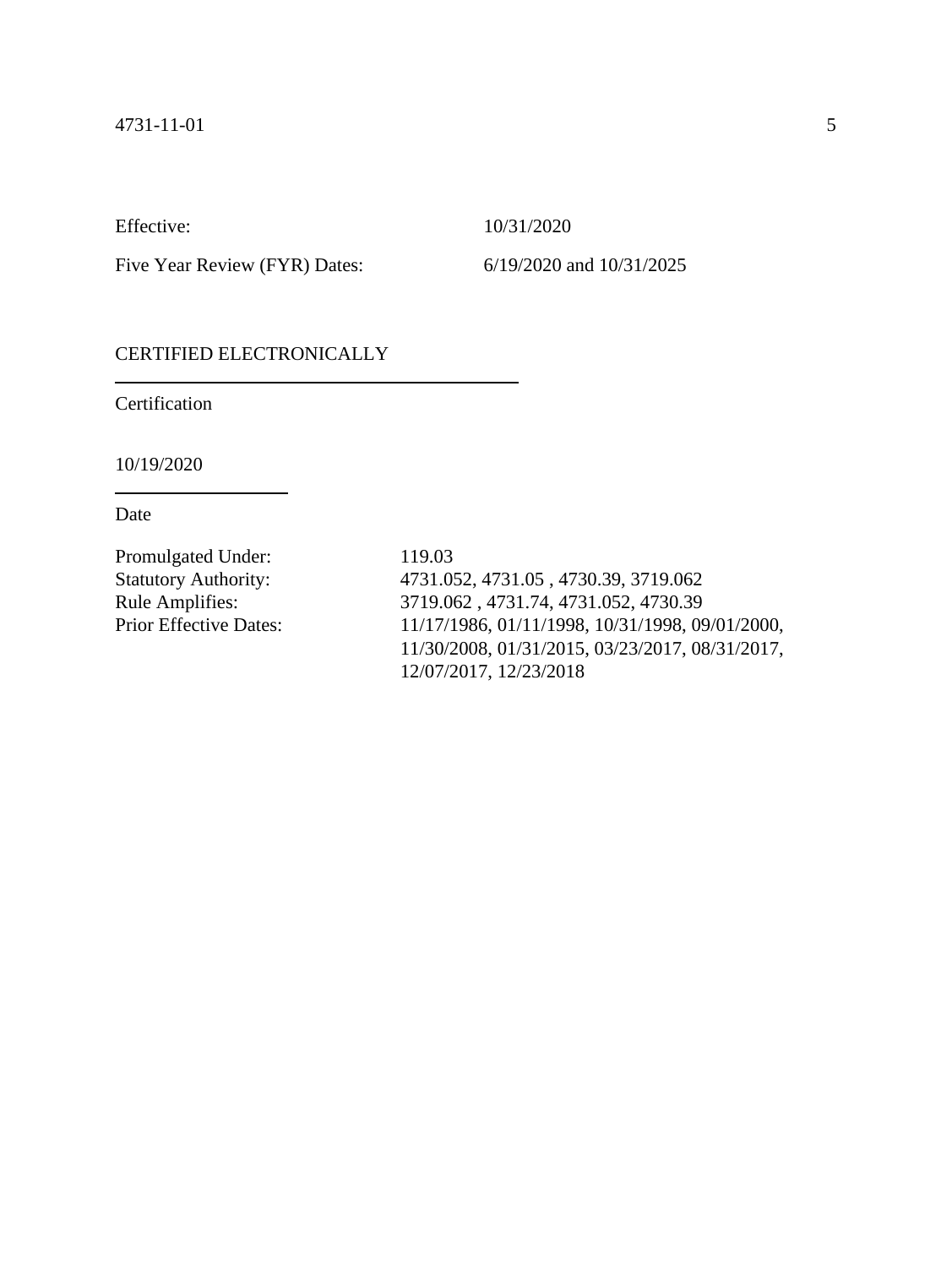# 4731-11-14 **Prescribing for subacute and chronic pain.**

- (A) Prior to treating, or continuing to treat subacute or chronic pain with an opioid analgesic, the physician shall first consider and document non-medication and nonopioid treatment options.
	- (1) If opioid analgesic medications are required as determined by a history and physical examination, the physician shall prescribe for the minimum quantity and potency needed to treat the expected duration of pain and improve the patient's ability to function.
	- (2) The physician shall comply with the requirements of rule 4731-11-02 of the Administrative Code.
- (B) Before prescribing an opioid analgesic for subacute or chronic pain, the physician shall complete or update and document in the patient record assessment activities to assure the appropriateness and safety of the medication including:
	- (1) History and physical examination including review of previous treatment and response to treatment, patient's adherence to medication and non-medication treatment, and screening for substance misuse or substance use disorder;
	- (2) Laboratory or diagnostic testing or documented review of any available relevant laboratory or diagnostic test results. If evidence of substance misuse or substance use disorder exists, diagnostic testing shall include urine drug screening;
	- (3) Review the results of an OARRS check in compliance with rule 4731-11-11 of the Administrative Code;
	- (4) A functional pain assessment which includes the patient's ability to engage in work or other purposeful activities, the pain intensity and its interference with activities of daily living, quality of family life and social activities, and the physical activity of the patient;
	- (5) A treatment plan based upon the clinical information obtained, to include all of the following components:
		- (a) Diagnosis;
		- (b) Objective goals for treatment;
		- (c) Rationale for the medication choice and dosage; and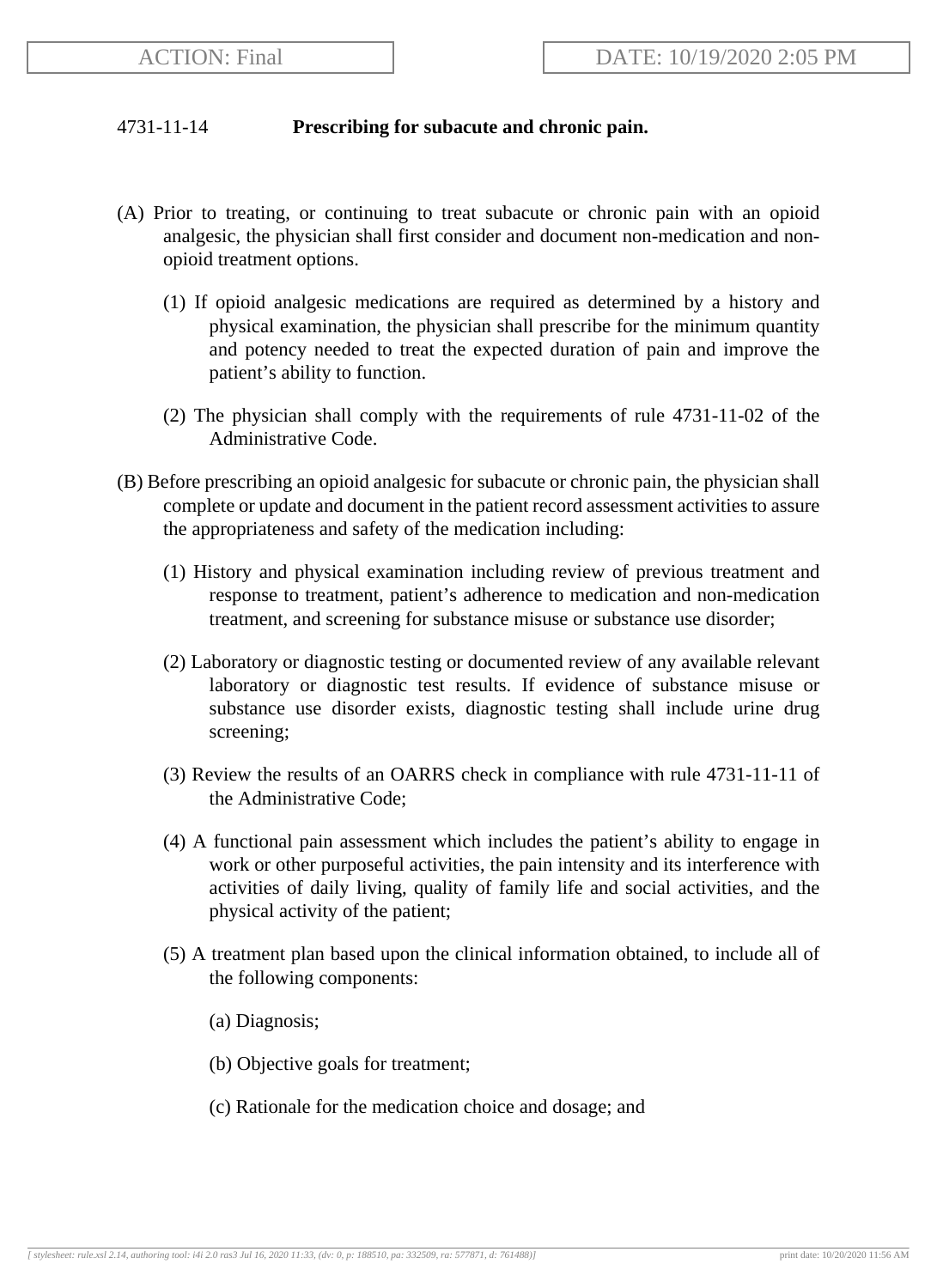- (d) Planned duration of treatment and steps for further assessment and followup.
- (6) Discussion with the patient or guardian regarding:
	- (a) Benefits and risks of the medication, including potential for addiction and risk of overdose; and
	- (b) The patient's responsibility to safely store and appropriately dispose of the medication.
- (7) The physician shall offer a prescription for naloxone to the patient receiving an opioid analgesic prescription under any of the following circumstances:
	- (a) The patient has a history of prior opioid overdose;
	- (b) The dosage prescribed exceeds a daily average of eighty MED or at lower doses if the patient is co-prescribed a benzodiazepine, sedative hypnotic drug, carisprodol, tramadol, or gabapentin; or
	- (c) The patient has a concurrent substance use disorder.
- (C) Prior to increasing the opioid dosage to a daily average of fifty MED or greater the physician shall complete and document the following in the patient's medical record:
	- (1) The physician shall review and update the assessment completed in paragraph (B) of this rule, if needed. The physician may rely on an appropriate assessment completed within a reasonable time if the physician is satisfied that he or she may rely on that information for purposes of meeting the further requirements of this chapter of the Administrative Code;
	- (2) The physician shall update or formulate a new treatment plan, if needed;
	- (3) The physician shall obtain from the patient or the patient's guardian written informed consent which includes discussion of all of the following:
		- (a) Benefits and risks of the medication, including potential for addiction and risk of overdose.
		- (b) The patient's responsibility to safely store and appropriately dispose of the medication.
	- (4) Except when the patient was prescribed an average daily dosage that exceeded fifty MED before the effective date of this rule, the physician who is neither a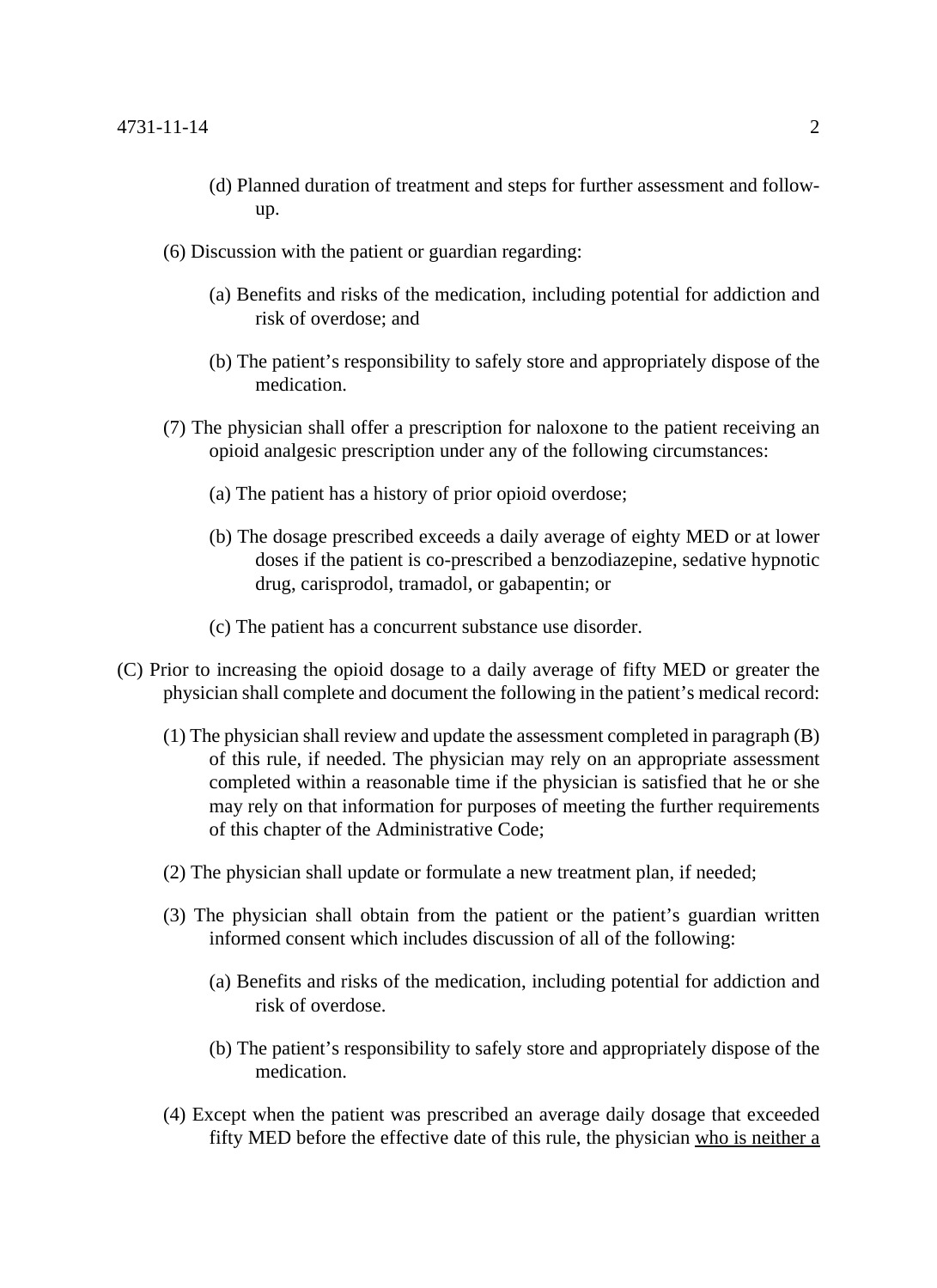specialist in the area of the body affected by the pain nor a pain management specialist shall document consideration of the following:

- (a) Consultation with a specialist in the area of the body affected by the pain;
- (b) Consultation with a pain management specialist;
- (c) Obtaining a medication therapy management review by a pharmacist; and
- (d) Consultation with a specialist in addiction medicine or addiction psychiatry, if aberrant behaviors indicating medication misuse or substance use disorder are noted.
- (5) The physician shall consider offering a prescription for naloxone to mitigate risk of overdose.
- (D) Prior to increasing the opioid dosage to a daily average of eighty MED or greater, the physician shall complete all of the following:
	- (1) Enter into a written pain treatment agreement with the patient that outlines the physician's and patient's responsibilities during treatment and requires the patient or patient guardian's agreement to all of the following provisions:
		- (a) Permission for drug screening and release to speak with other practitioners concerning the patient's condition or treatment;
		- (b) Cooperation with pill counts or other checks designed to assure compliance with the treatment plan and to minimize the risk of misuse or diversion;
		- (c) The understanding that the patient shall only receive opioid medications from the physician treating the chronic pain unless there is written agreement among all of the prescribers of opioids outlining the responsibilities and boundaries of prescribing for the patient; and
		- (d) The understanding that the dosage may be tapered if not effective or if the patient does not abide by the treatment agreement.
	- (2) Offer a prescription for naloxone to the patient as described in paragraph (B) of this rule.
	- (3) Except when the patient was prescribed an average daily dosage that exceeded eighty MED before the effective date of this rule, the physician who is neither a specialist in the area of the body affected by the pain nor a pain management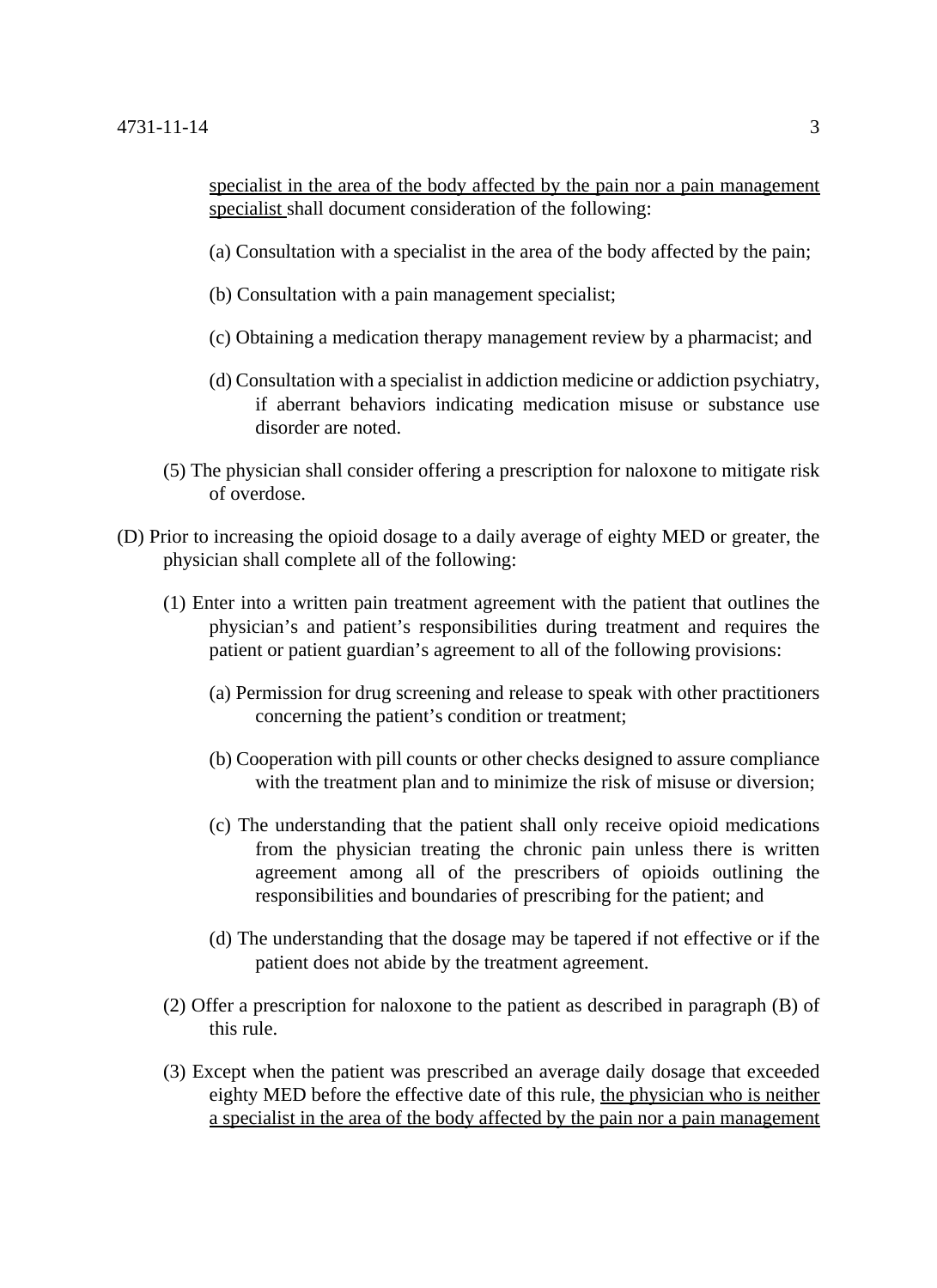specialist shall obtain at least one of the following based upon the patient's clinical presentation:

- (a) Consultation with a specialist in the area of the body affected by the pain;
- (b) Consultation with a pain management specialist;
- (c) Obtain a medication therapy management review; or
- (d) Consultation with a specialist in addiction medicine or addiction psychiatry if aberrant behavior indicating medication misuse or substance use disorder may be present.
- (E) The physician shall not prescribe a dosage that exceeds an average of one hundred twenty MED per day. This prohibition shall not apply in the following circumstances:
	- (1) The physician holds board certification in pain medicine,  $\Theta$ r board certification in hospice and palliative care, board certification in hematology, or board certification in oncology;
	- (2) The physician has received a written recommendation for a dosage exceeding an average of one hundred twenytwenty MED per day from a board certified pain medicine physician or board certified hospice and palliative care physician who based the recommendation on a face-to-face visit and examination of the patient. The prescribing physician shall maintain the written recommendation in the patient's record; or
	- (3) The patient was receiving an average daily dose of one hundred twenty MED or more prior to the effective date of this rule. The physician shall follow the steps in paragraph (E)(2) of this rule prior to escalating the patient's dose.
- (F) During the course of treatment with an opioid analgesic at doses below the average of fifty MED per day, the physician shall provide periodic follow-up assessment and documentation of the patient's functional status, the patient's progress toward treatment objectives, indicators of possible addiction, drug abuse or drug diversion and the notation of any adverse drug effects.
- (G) During the course of treatment with an opioid analgesic at doses at or above the average of fifty MED per day, the physician shall complete and document in the patient record the following no less than every three months:
	- (1) Review of the course of treatment and the patient's response and adherence to treatment.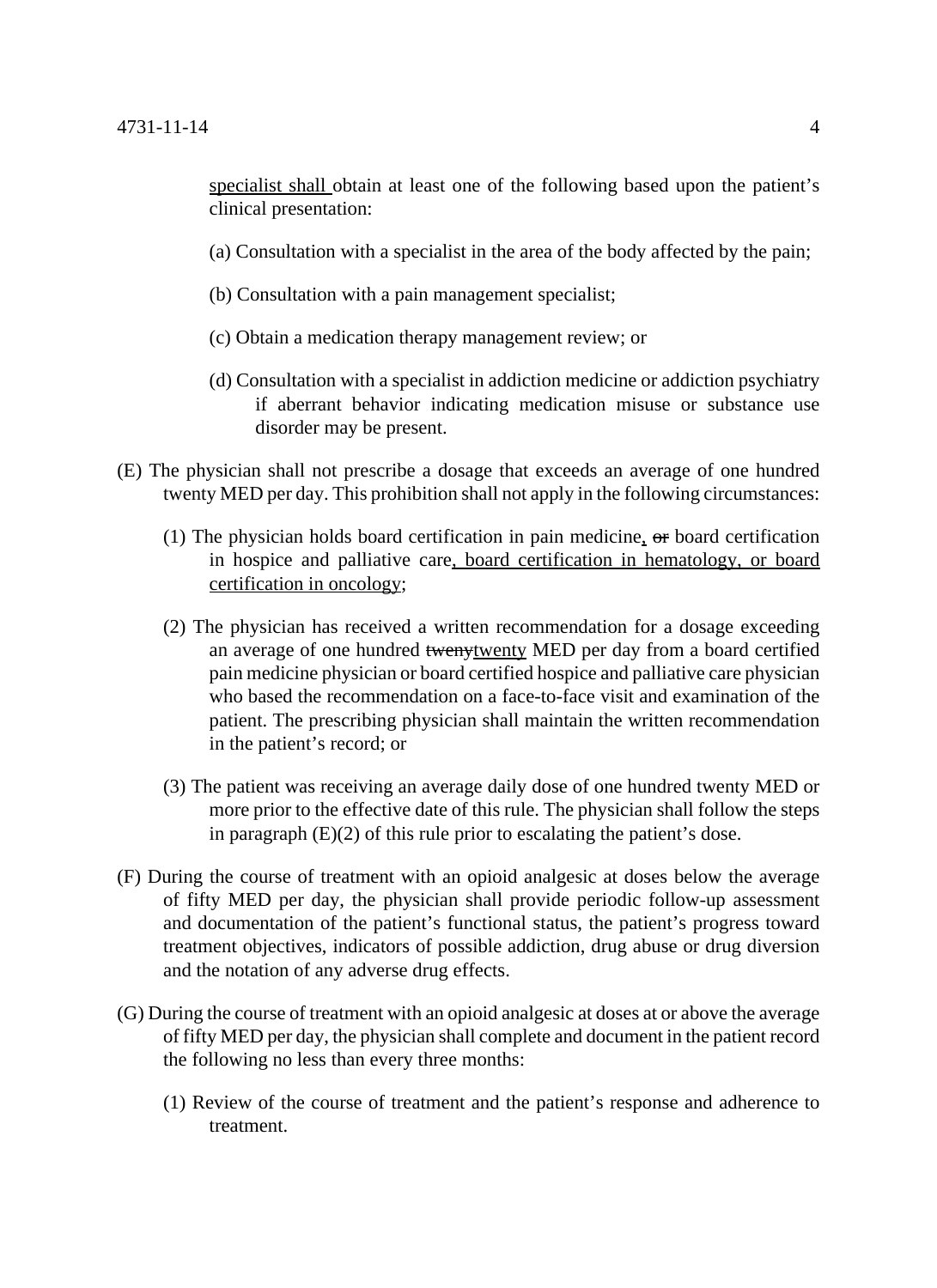- (2) The assessment shall include a review of any complications or exacerbation of the underlying condition causing the pain through appropriate interval history, physical examination, any appropriate diagnostic tests, and specific treatments to address the findings.
- (3) The assessment of the patient's adherence to treatment including any prescribed non-pharmacological and non-opioid treatment modalities;
- (4) Rationale for continuing opioid treatment and nature of continued benefit, if present.
- (5) The results of an OARRS check in compliance with rule 4731-11-11 of the Administrative Code.
- (6) Screening for medication misuse or substance use disorder. Urine drug screen should be obtained based on clinical assessment of the physician with frequency based upon presence or absence of aberrant behaviors or other indications of addiction or drug abuse.
- (7) Evaluation of other forms of treatment and the tapering of opioid medication if continued benefit cannot be established.
- (H) This rule does not apply to the physician who prescribes an opioid in any of the following situations:
	- (1) The medication is for a patient in hospice care.
	- (2) The patient has terminal cancer or another terminal condition, as that term is defined in section 2133.01 of the Revised rule 4731-11-01 of the Administrative Code.
- (I) This rule does not apply to inpatient prescriptions as defined in Chapter 4729. of the Revised Coderule 4729-17-01 of the Administrative Code..